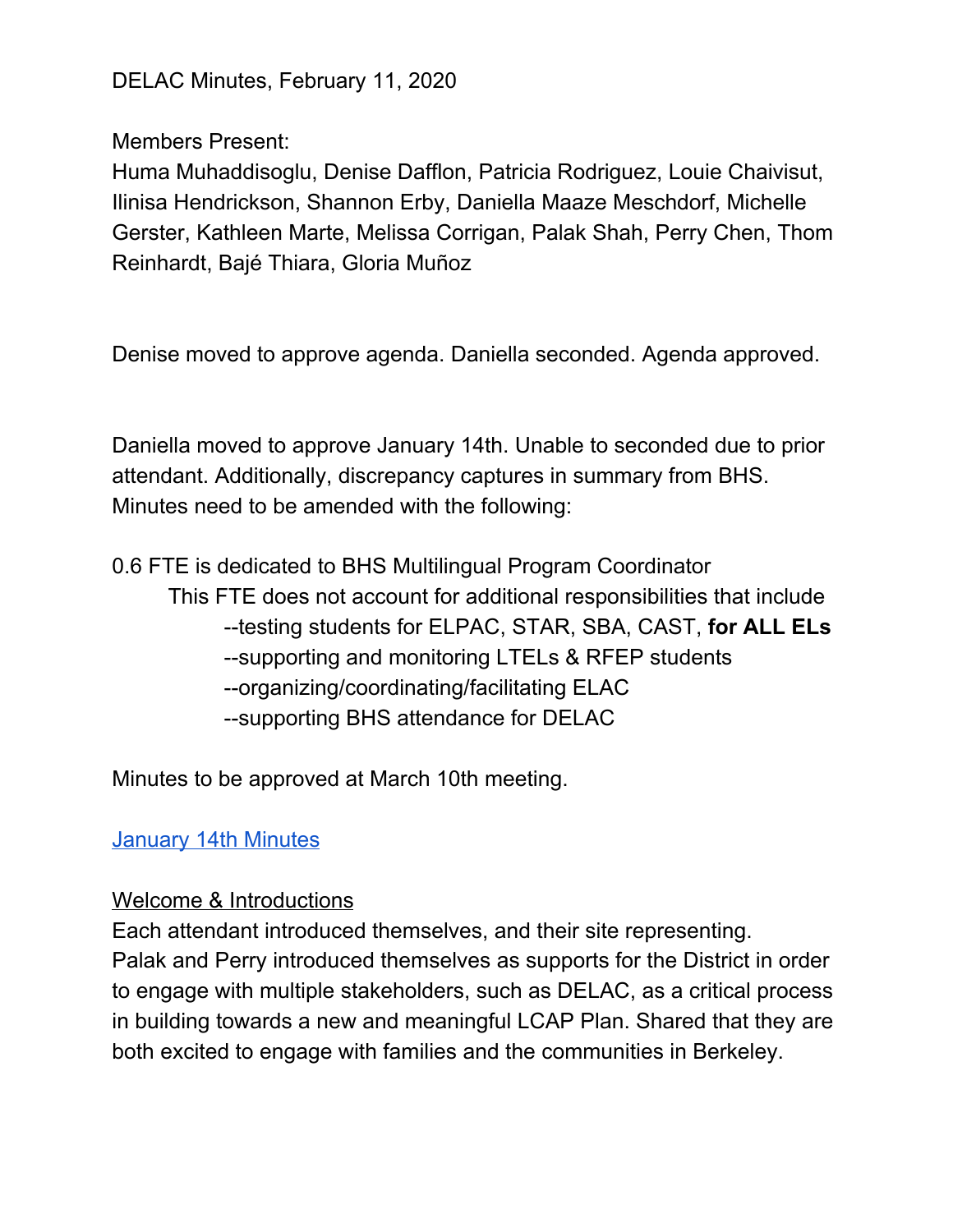Thom Reinhardt introduced himself as the District's BREA (Berkeley Research, Evaluation, and Assessment) Coordinator, 3 months time with the District, previously in Oakland.

Bajé Thiara introduced herself as the District's Associate Superintendent, with 22 years of experience in education, and most recently in San Francisco.

Gloria Muñoz, as the District English Language Development (ELD) Teacher on Special Assignment, appreciated DELAC in convening and generating a letter to the Board. She appreciated Reneé Salinas for taking on the responsibility a second time, to read the letter on 1/15/2020 to the Board.

Gloria shared that there has been ongoing work on building towards a new EL Master Plan. Bajé and Gloria have been meeting regularly to re-evaluate current practices and how to better support and practices for students at all levels, such as Reclassification criteria, enrollment, and progress monitoring, to name a few.

In discussing and preparing for February's DELAC meeting, it was proposed that the committee establish the following norms when engaging in our discussion to tonight and in the future:

#### Norms

Put Relationships First - Work to build community and trust with an awareness of power and dynamics.

Keep Focused on Our Common Goal - We care deeply about our students, families, and staff especially those who are directly impacted by racism.

Notice Power Dynamics in the Room - Be aware of how you use your privilege; from taking up too much emotional and airtime space or disengaging.

Create Spaces for Multiple Truths and Norms - Speak your truth, and seek understanding of truths that differ from yours, with an awareness of power dynamics.

Be Kind and Brave - Remember relationships first, and work to be explicit with your language about race, class, gender, immigration, etc.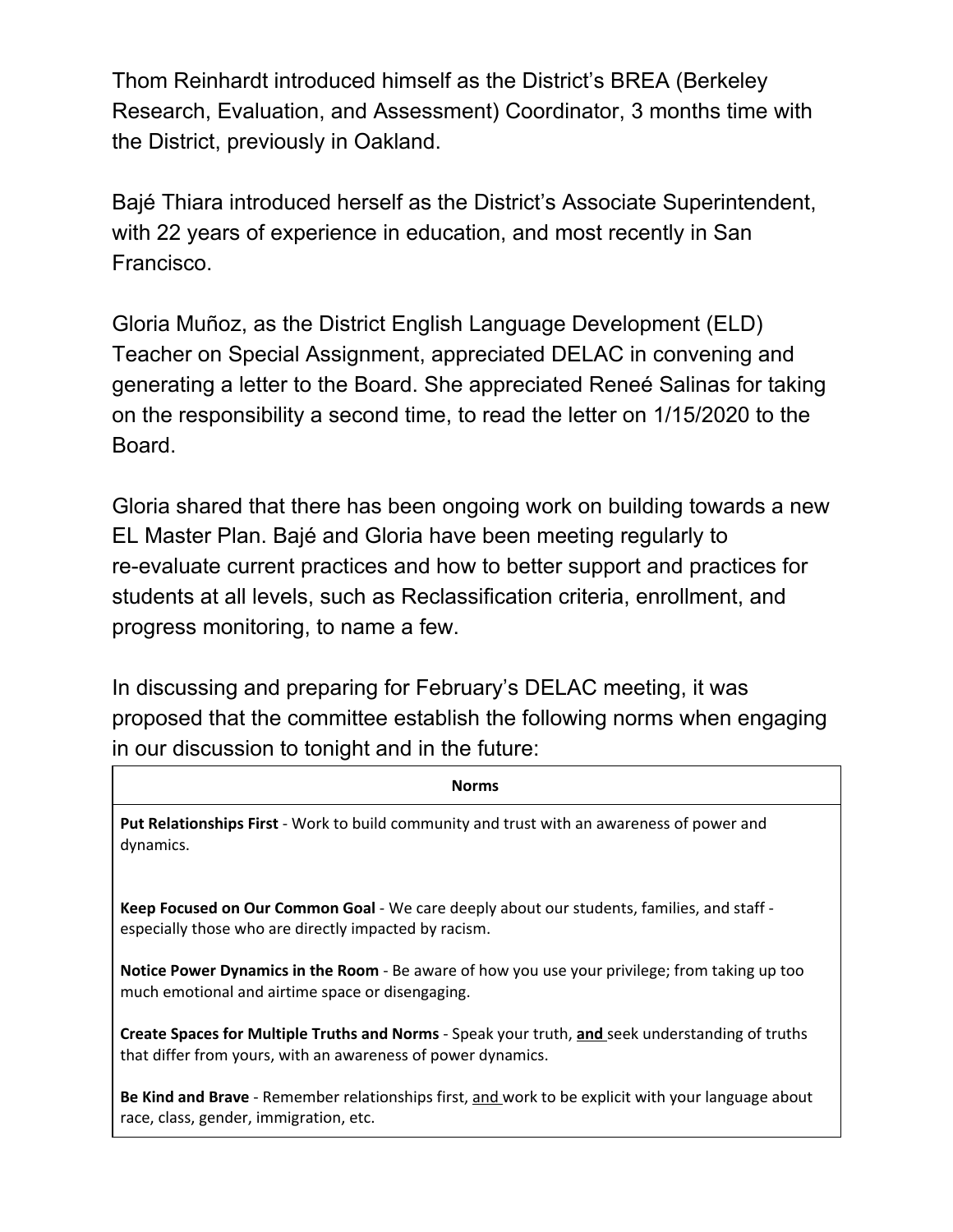## LCAP Overview

Bajé Thiara opened with a more detailed look at District timelines for drafting and engagement the following:

- LCAP -- a rewrite year, a plan that is ongoing for 3 years, requires engagement with multiple stakeholders, committees, and focus groups all across the District. Final draft due to Board of Education (BOE) and County Office of Education(BOE) in June 2020.
- Ongoing discussions for District Budget, Math Task Force, and Middle School Assignment committee engagement is also taking place throughout the year
- September 2020: expected timeline for a new EL Master Plan to begin. Will require a set group to provide input, feedback, and expertise with multiple lenses.

Bajé added that it was intentional to create a separate and intentional engagement session with DELAC, rather than fold the working committees together. Bajé stated that the District wanted to make sure that we could focus on the specific needs and input from DELAC.

Bajé stated the current work being done regarding the EL Master Plan is foundational work that will inform this plan. Based on findings from the Federal Progress Monitoring (FPM) audit and prior findings, the following areas were highlighted as area of need for the District:

- Intake --enrollment when students enter the District
- Identification -- establishing eligibility for ELD services or not
- Programming -- instructional programs provided
- Curriculum -- instructional programs used within the District
- Instruction -- how and by whom instruction is delivered
- Monitoring & Evaluation -- how students' progress is measured and communicated to students, staff, and families/caregivers

DELAC members were able to discuss and share out observations in small groups.

## Data Dive

DELAC was presented with several slides that focused on students in the District, academic achievement, and languages spoken throughout the District. DELAC members remained in small groups and provided input on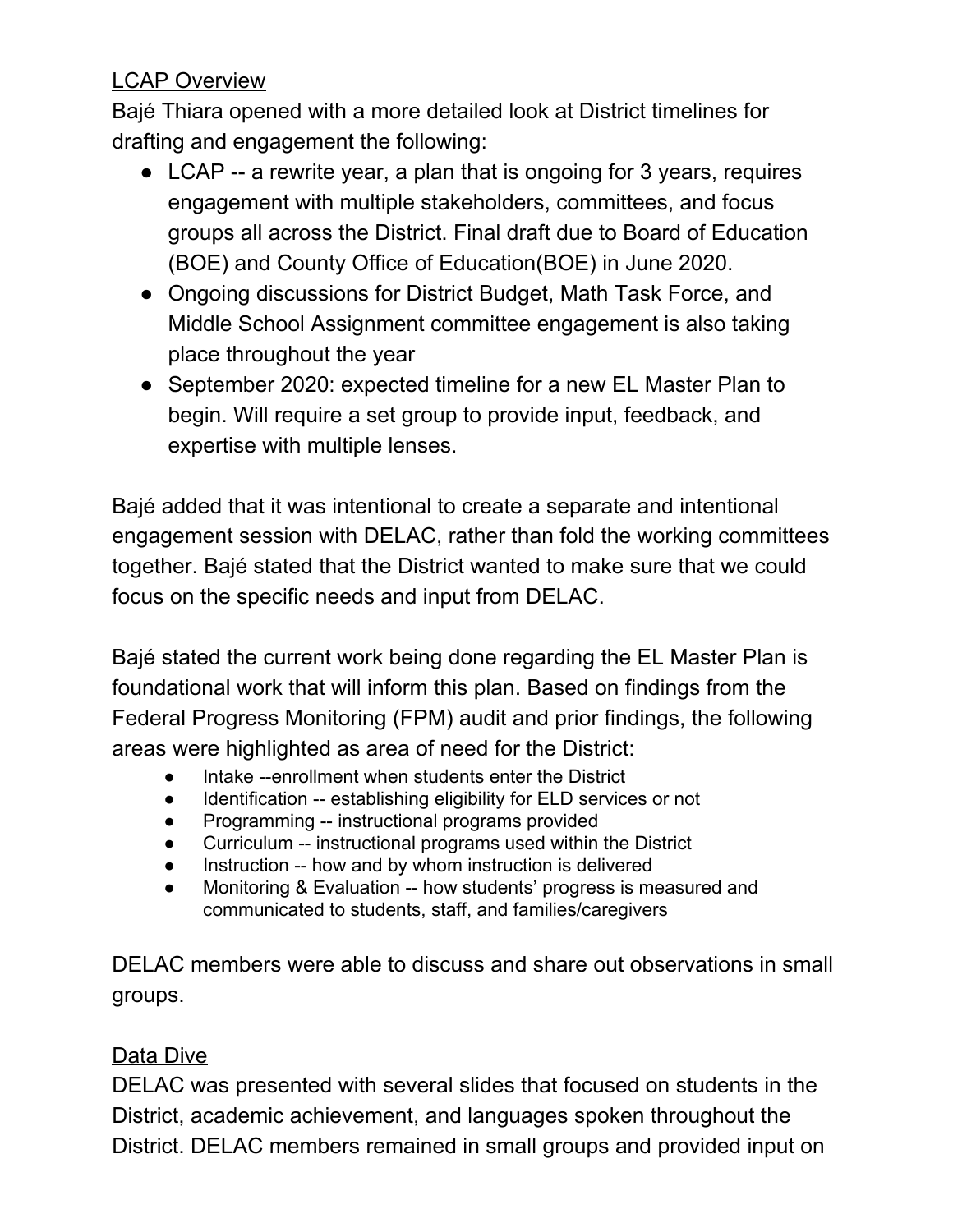what is working, what isn't, and next topics to discuss for future meeting. This process was part of the District Needs Assessment, and well as engagement for LCAP.

data and anguage/term use --report longitudinal data→ TWI students TK-12 --present to families what's working and celebrate success; give us hope --not just what we "at risk" for, but what is the action plan? --show progress indicators --add Foster Youth category & data --disaggregated TWI data --where is the overlap for EL and Learning Differences (IEP or 504) --more disaggregated data on RFEP --present data that gives us hope, too --How much are numbers of LTELs influenced by IEPs→ LTEL/IEP data dive --ELs; don't use this --students who meet income or categorical eligibility req. for free/reduced lunch under National Lunch Program --Foster Youth --people first language; Neurodiverse vs learning disability --recognize how diverse "EL profiles" are in lived experience --socio-economically disadvantaged is NOT strength based and a large umbrella, full of many levels of shame --consider allophone instead of English Learner --consider Multi Language Learner instead of ELL Communication and the enrollment --lift us up with hope --stronger communication with families & caregivers  $\rightarrow$  once EL, what is the plan? How do we know? How do we measure? --interdistrict permit lose school priority for new enrolling student; critical issue for Spanish speaking families Audit/Fed. Progress Monitoring | Funding --we are out of compliance...how? --how are we providing Designated ELD with part-time ELD teachers? --Is there funding provided to correct the findings? --more staffing for both ELD, Designated and Integrated --more resources/staffing for RFEP/IFEP monitoring --Is there funding provided to correct the findings? --are schools incentivized to reclassify if schools lose money? --LTELs at BHS→ students struggling with reading, where is the funding and staffing to support ?

The following themes were identified followed by comments/questions: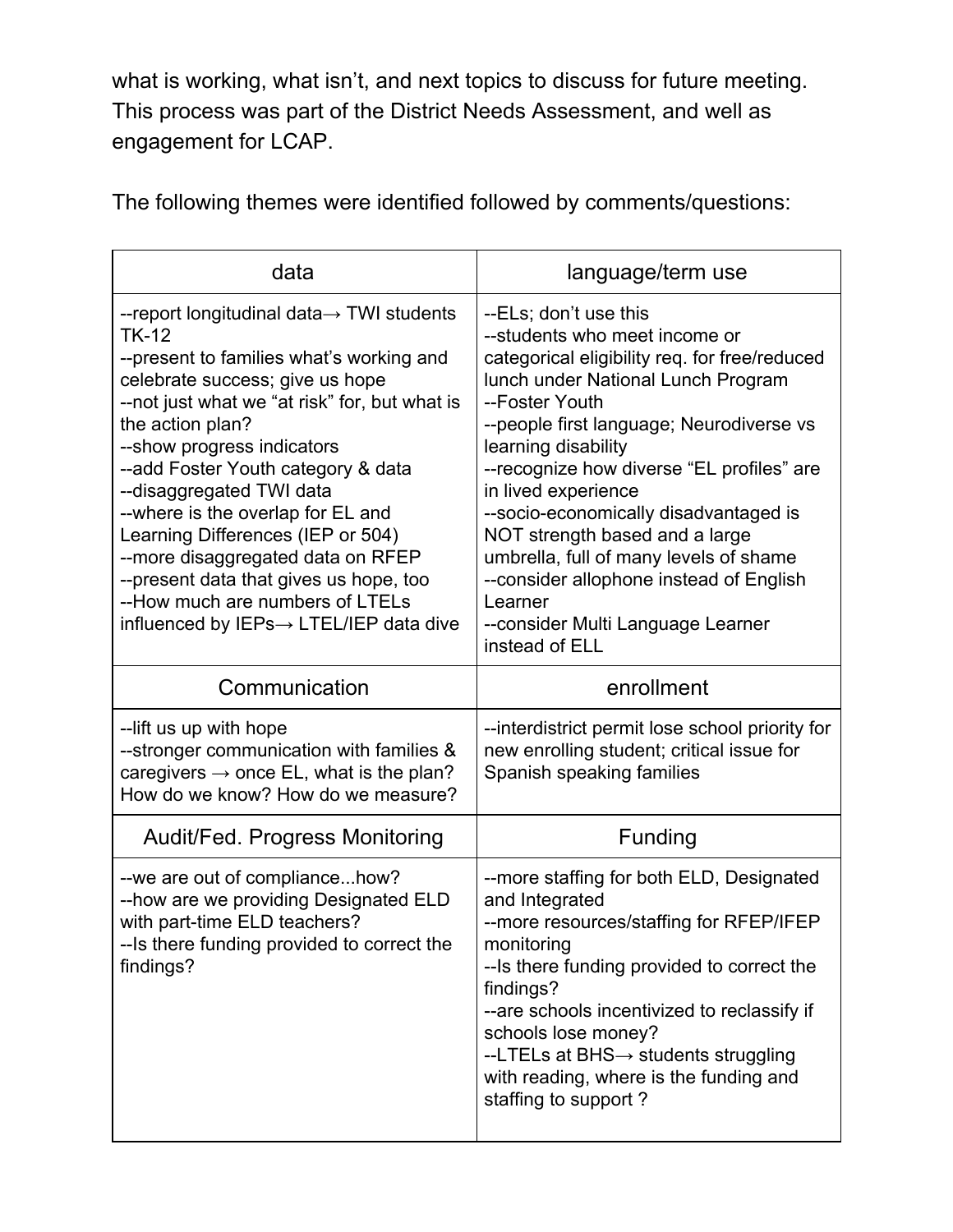| <b>Instructional Time vs Assessment</b>                                                                                                                                                                                                                                                                                                                            | <b>Timeline</b>                                                                                        |
|--------------------------------------------------------------------------------------------------------------------------------------------------------------------------------------------------------------------------------------------------------------------------------------------------------------------------------------------------------------------|--------------------------------------------------------------------------------------------------------|
| --loss of ELD time due to teacher<br>conducting testing $\rightarrow$ rethink assessment<br>How are assessments done? Used?<br>Where is the time to take them?<br>--Need better methods to monitor &<br>assess students in ELD<br>--ELPAC is once a year and not enough<br>--ELPAC testing can take 5 weeks! That<br>is too much time away from Designated<br>EL D | --LCAP comes first, butinforms EL Master<br>Planhow does that work?<br>--timeline for budgeting is off |

Next meeting is March 10th, 6:00-7:30pm at 2020 Bonar, Room 125.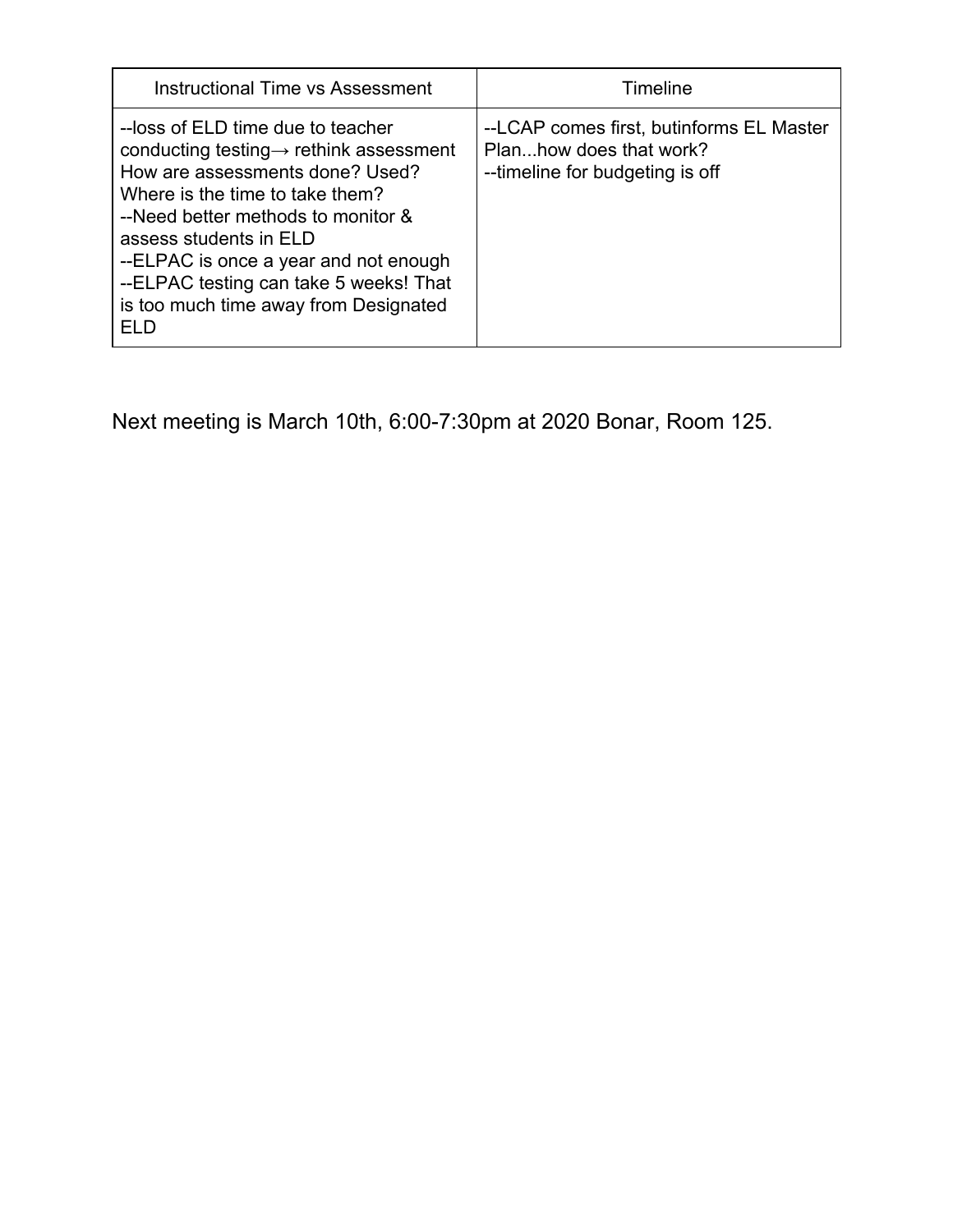Actas de DELAC, 11 de febrero de 2020

Miembros presentes:

Huma Muhaddisoglu, Denise Dafflon, Patricia Rodriguez, Louie Chaivisut, Ilinisa Hendrickson, Shannon Erby, Daniella Maaze Meschdorf, Michelle Gerster, Kathleen Marte, Melissa Corrigan, Palak Shah, Perry Chen, Thom Reinhardt, Bajé Thiara, Gloria Muñoz

Denise se movió para aprobar la agenda. Daniella lo secundó. Agenda aprobada.

Daniella se movió para aprobar el 14 de enero. No pudimos secundarlas debido a falta de asistentes anteriores. Además, las actas necesitan las siguientes correcciones en el resumen de BHS. Las minutas deben ser modificadas con lo siguiente:

*0.6 FTE está dedicado al Coordinador del Programa Multilingüe de BHS Este FTE no tiene en cuenta las responsabilidades adicionales que incluyen:*

*evaluar a los estudiantes para ELPAC, STAR, SBA, CAST, para TODOS los EL -*

*apoyar y monitorear LTEL Y estudiantes de RFEP --organizando / coordinando / facilitando ELAC apoyando la asistencia de BHS para el DELAC*

(Noten: Este pasaje corregido ha sido añadido a las actas de enero 14 y serán presentadas para aprobación el 10 de marzo).

#### [Minutos](https://docs.google.com/document/d/1ZNHWU_HZ8d6qeWIktDC93DMQnCDGPuyFyyIqUCEsgRQ/edit?usp=sharing) del 14 de enero

#### Bienvenida y Presentaciones

Cada asistente se presentó y su dio un informe de su sitio. Palak y Perry se presentaron. Ellos ayudarán al distrito a entender el punto de vista de múltiples grupos de interés, tales como el DELAC, como una parte del proceso crítico en la construcción de un Plan LCAP nuevo y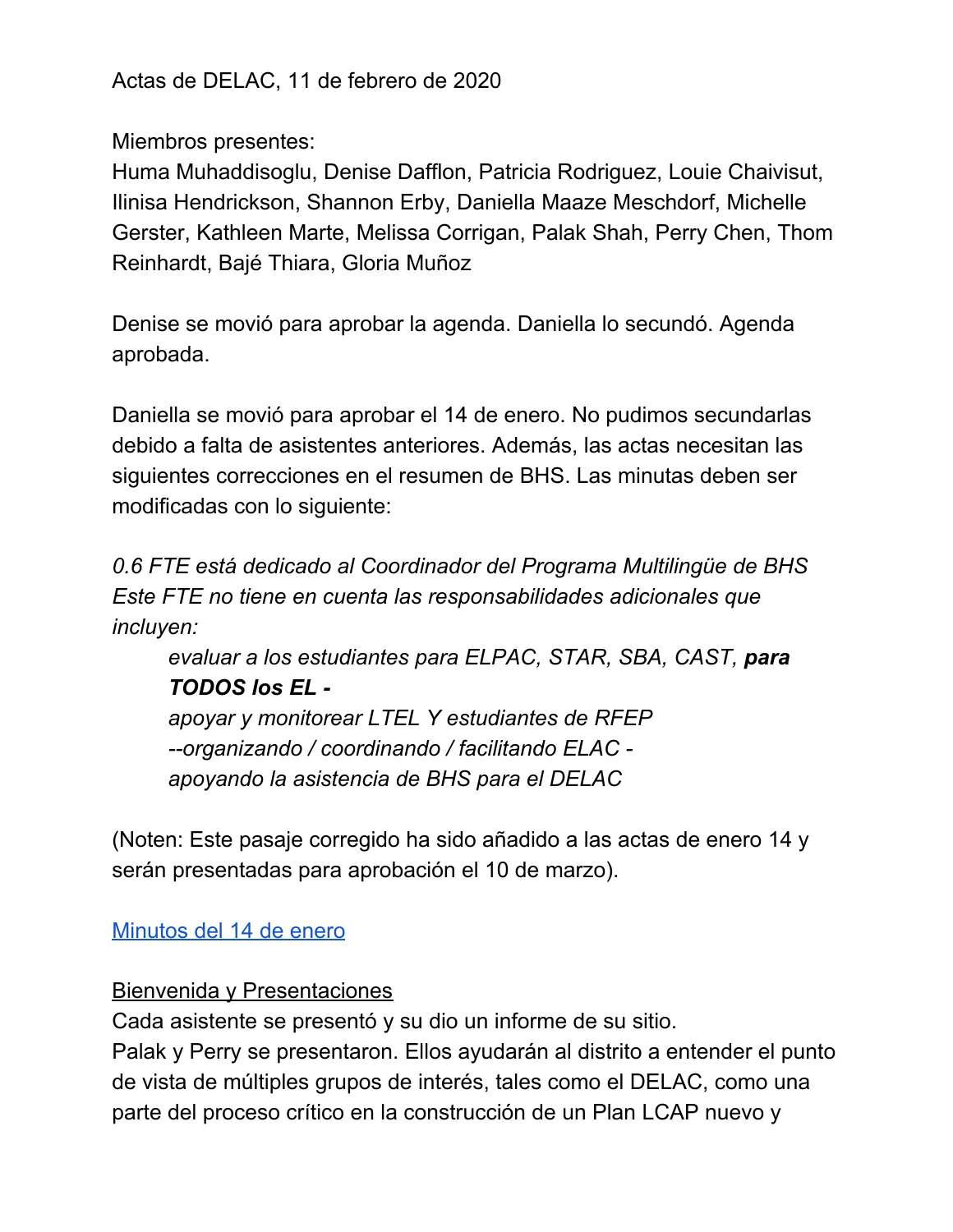significativo. Compartieron que ambos están entusiasmados de interactuar con las familias y las comunidades en Berkeley.

Thom Reinhardt se presentó como el Coordinador BREA (Berkeley Research, Evaluation, and Assessment) del Distrito. Tiene tres meses con el Distrito, anteriormente en Oakland.

Bajé Thiara se presentó como Superintendente Asociada del Distrito, con 22 años de experiencia en educación, y más recientemente en San Francisco.

Gloria Muñoz, como Maestra de Desarrollo del Idioma Inglés del Distrito (ELD) en Asignación Especial, agradeció a DELAC por convocar y generar una carta a la mesa directiva el 22 de enero. Agradeció a Reneé Salinas por asumir la responsabilidad por segunda vez, para leer la carta del 22/1/2020 a la Junta.

Gloria compartió que ha habido un trabajo continuo en la construcción hacia un nuevo Plan Maestro de EL. Bajé y Gloria se han reunido regularmente para reevaluar las prácticas actuales y cómo mejorar el apoyo y las prácticas para los estudiantes en todos los niveles, como los criterios de reclasificación, inscripción y monitoreo del progreso, por nombrar algunos.

Al debatir y prepararse para la reunión DELAC de febrero, se propuso que el comité estableciera las siguientes normas cuando participe en nuestra discusión de esta noche y en el futuro: Las

| normas                                                                                                                                                                                                      |  |
|-------------------------------------------------------------------------------------------------------------------------------------------------------------------------------------------------------------|--|
| Ponga primero las relaciones : Trabaje para construir una comunidad y confíe en una conciencia de<br>poder y dinámica.                                                                                      |  |
| Manténgase enfocado en nuestro objetivo común : Nos preocupamos profundamente por nuestros<br>estudiantes, familias y personal, especialmente aquellos que se ven directamente afectados por el<br>racismo. |  |
| Observe las dinámicas de poder en la sala : Tenga en cuenta cómo usa su privilegio; de ocupar<br>demasiado espacio emocional y de tiempo aire o desconectarse.                                              |  |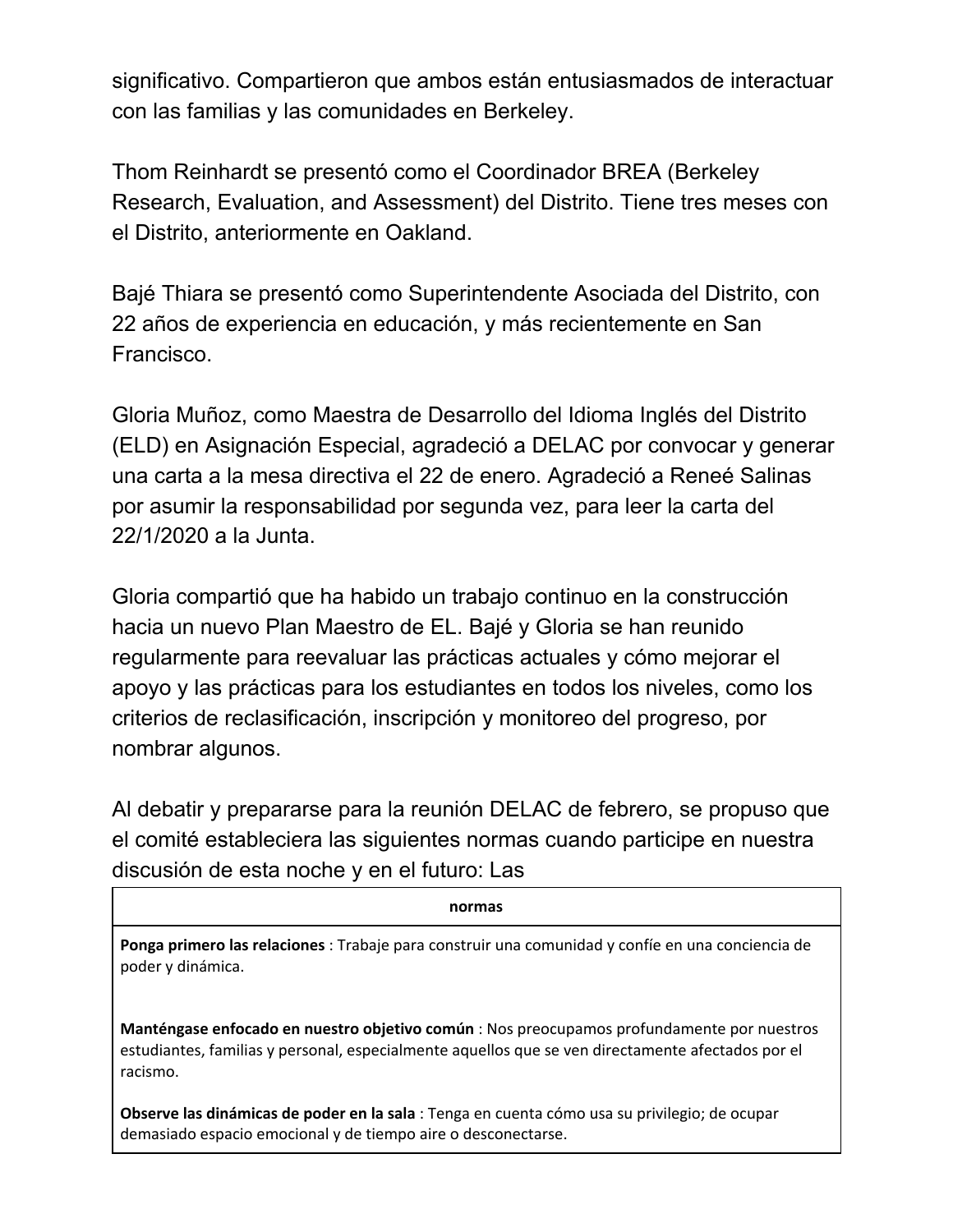Cree espacios para múltiples verdades y normas : Diga su verdad  $\underline{v}$  busque la comprensión de verdades que difieran de las suyas, con una conciencia de la dinámica del poder.

Sea amable y valiente : Recuerde primero las relaciones y trabaje para ser explícito con su idioma sobre raza, clase, género, inmigración, etc.

# Descripción general deLCAP

Bajé Thiara abrió con una mirada más detallada a los plazos del Distrito para redactar y comprometer lo siguiente:

- LCAP - un año de reescritura, un plan que está en curso durante tres años, requiere la participación de múltiples partes interesadas, comités y grupos focales en todo el Distrito.El borrador final se le entregará a la Mesa Directiva Escolar (Board Of Education) y la Oficina de Educación del Condado (County Board of Education) en junio de 2020.
- Las discusiones en curso para el presupuesto del Distrito, El Comité del estudio de las matemáticas y la participación del comité de asignación de escuelas intermedias también se llevará a cabo durante todo el año.
- Septiembre de 2020: cronograma esperado para que comience un nuevo plan maestro de EL. Se requerirá un grupo establecido para proporcionar aportes, comentarios y experiencia con múltiples lentes.

Bajé agregó que fue intencional crear una sesión de compromiso separada e intencional con DELAC, en lugar de unir los comités de trabajo. Bajé declaró que el Distrito quería asegurarse de que nos enfocamos en las necesidades específicas y los aportes de DELAC.

Bajé dijo que el trabajo actual que se está haciendo con respecto al Plan Maestro de EL es un trabajo fundamental que informará este plan. Con base en los hallazgos de la auditoría de Monitoreo del Progreso Federal (FPM) y los hallazgos anteriores, las siguientes áreas se destacaron como área de necesidad para el Distrito:

- Ingreso inscripción cuando los estudiantes ingresan en el Distrito
- Identificación- estableciendo la elegibilidad para servicios ELD o no
- Programación - programas de instrucción proporcionados
- Currículum programas de instrucción utilizados dentro del distrito
- Instrucción- cómo y por quién se entrega la instrucción
- Monitoreo y evaluación cómo se mide y comunica el progreso de los estudiantes a los estudiantes, el personal y las familias / cuidadores que los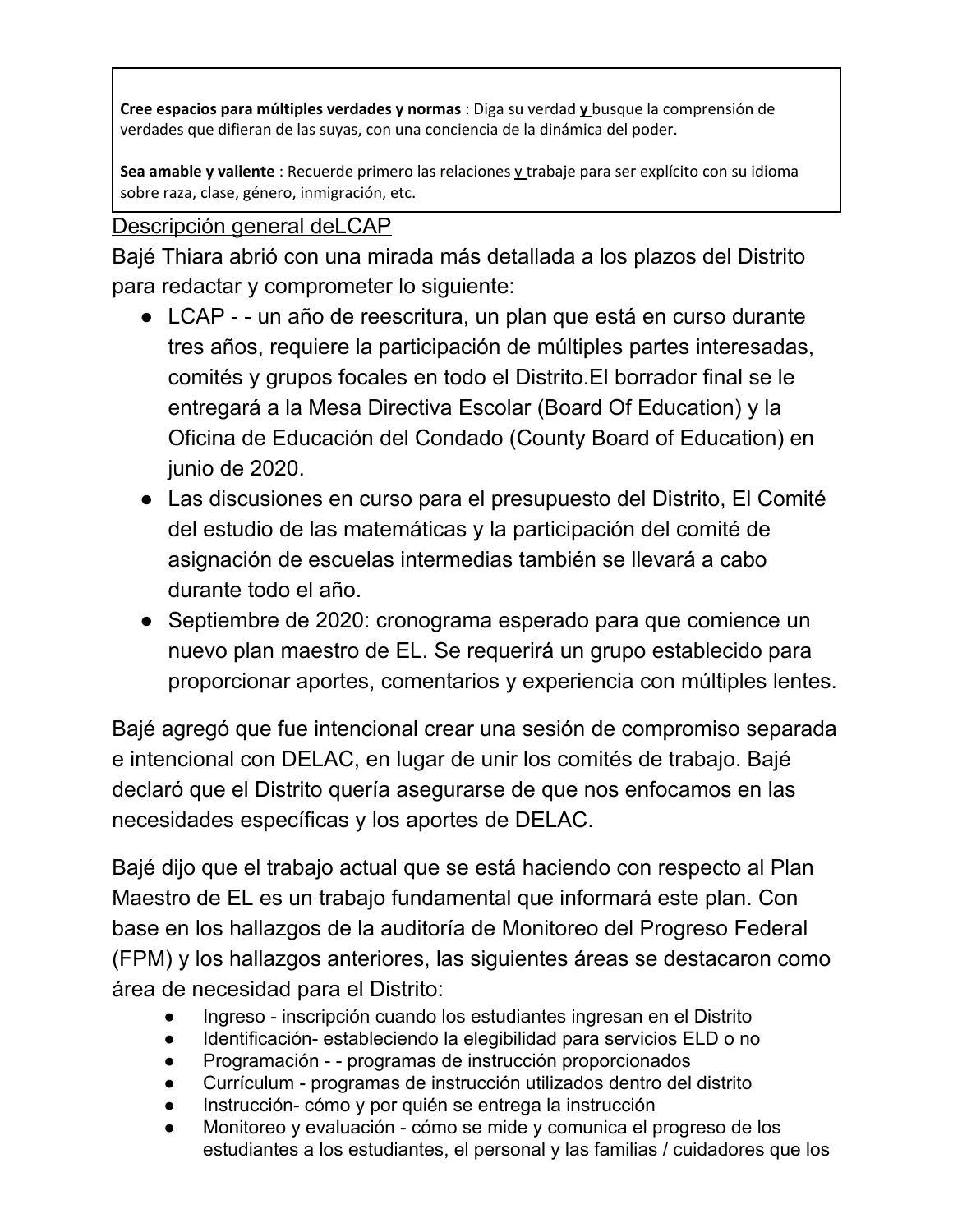Los miembros de DELAC conversaron en grupos pequeños y compartieron sus observaciones.

### Data Dive

DELAC se presentó con varias diapositivas que se centraron en los estudiantes del Distrito, el rendimiento académico y los idiomas que se hablan en todo el Distrito. Los miembros de DELAC permanecieron en pequeños grupos y brindaron su opinión sobre lo que funciona, lo que no funciona y los próximos temas para discutir en una reunión futura. Este proceso fue parte de la Evaluación de Necesidades del Distrito, y también fue una parte del proceso de obtener información para LCAP.

Se identificaron los siguientes temas seguidos de comentarios / preguntas:

| datos                                                                                                                                                                                                                                                                                                                                                                                                                                                                                                                                                                                                                                                                                | lenguaje de/ uso del término -                                                                                                                                                                                                                                                                                                                                                                                                                                                                                                                                                                                                                            |
|--------------------------------------------------------------------------------------------------------------------------------------------------------------------------------------------------------------------------------------------------------------------------------------------------------------------------------------------------------------------------------------------------------------------------------------------------------------------------------------------------------------------------------------------------------------------------------------------------------------------------------------------------------------------------------------|-----------------------------------------------------------------------------------------------------------------------------------------------------------------------------------------------------------------------------------------------------------------------------------------------------------------------------------------------------------------------------------------------------------------------------------------------------------------------------------------------------------------------------------------------------------------------------------------------------------------------------------------------------------|
| -reportar datos longitudinales $\rightarrow$ TWI<br>estudiantes TK-12 -<br>-presentar a las familias lo que funciona y<br>no<br>-celebrar el éxito; darnos esperanza, no<br>sólo para los que estamos "en riesgo",<br>sino lo que es el plan de acción.<br>-mostrar indicaciones de progreso<br>-mostrar datos de Foster Youth -<br>-mostrar datos desagregados de TWI<br>- dóndeestá la superposición de EL y las<br>diferencias de aprendizaje (IEP o 504)<br>- más datos desagregados sobre RFEP<br>- datos actuales que nos dan esperanza,<br>también<br>- ¿Cuánto son los números de LTEL<br>influenciados por IEP? $\rightarrow$ Hacer estudio<br>profundo de datos LTEL / IEP | --EL; no use este nombre<br>- los estudiantes que cumplen con los<br>requisitos de ingreso o elegibilidad<br>categórica para almuerzo gratis /<br>reducido bajo el Programa Nacional de<br>Almuerzo<br>- Jóvenes de crianza - primer idioma de<br>las personas; Neurodiverso vs<br>discapacidad de aprendizaje -<br>reconozca cuán diversos son los "perfiles<br>EL" en la experiencia<br>vivida<br>- El término "desventaja socioeconómica"<br>NO se basa en la fuerza y les hace sentir<br>lleno de muchos niveles de vergüenza -<br>considere alófono en lugar de aprendiz<br>de inglés -<br>considere Multi Aprendizaje de idiomas<br>en lugar de ELL |
| Comunicación:                                                                                                                                                                                                                                                                                                                                                                                                                                                                                                                                                                                                                                                                        | Inscripción                                                                                                                                                                                                                                                                                                                                                                                                                                                                                                                                                                                                                                               |
| elevarnos con esperanza<br>: una comunicación más fuerte con las<br>familias y los cuidadores $\rightarrow$ una vez EL,<br>¿Cuál es el plan? ¿Cómo sabemos?<br>¿Cómo medimos?                                                                                                                                                                                                                                                                                                                                                                                                                                                                                                        | - el permiso entre distritos pierde la<br>prioridad de la escuela para el nuevo<br>estudiante inscrito; asunto crítico para<br>familias de habla hispana                                                                                                                                                                                                                                                                                                                                                                                                                                                                                                  |